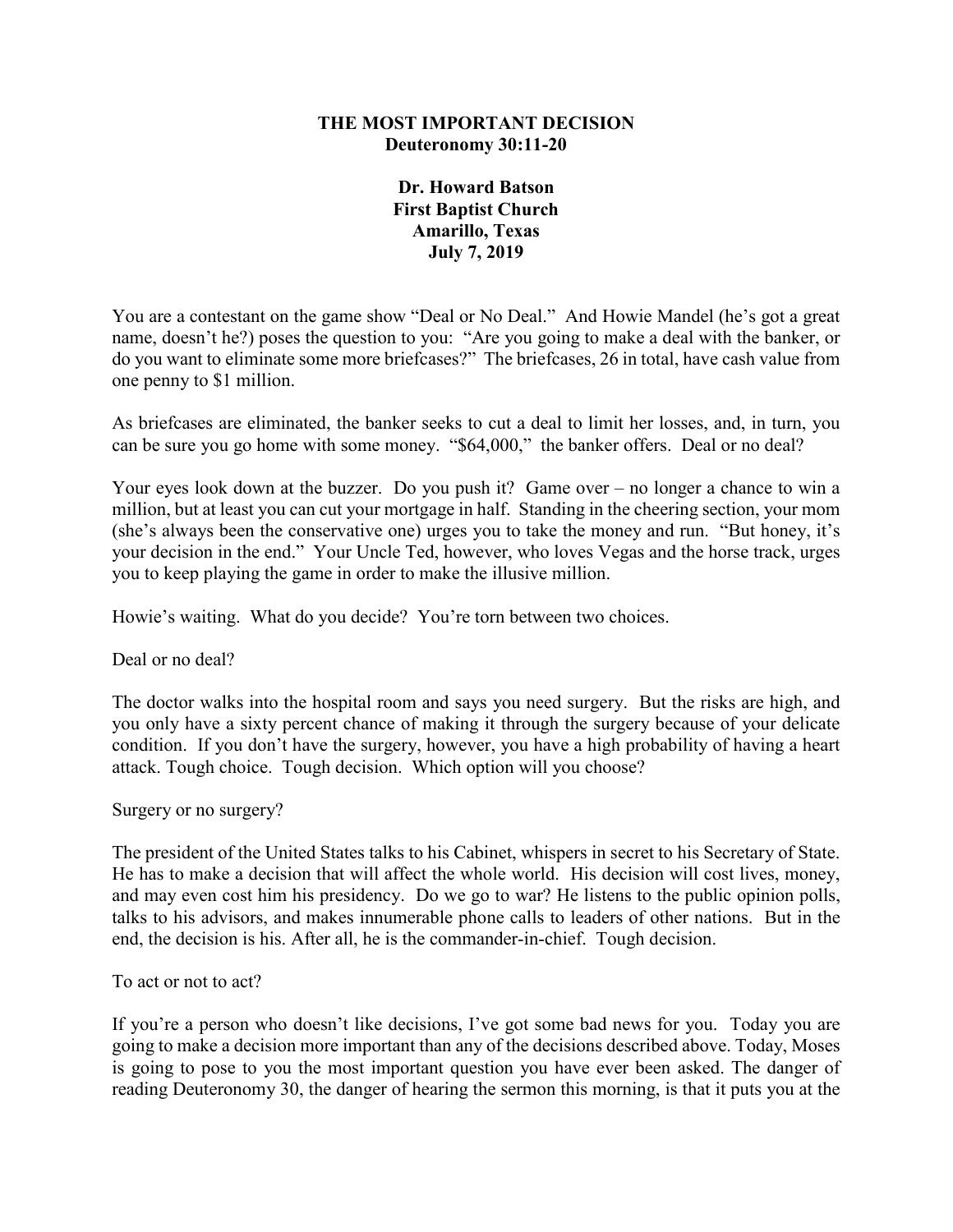proverbial "fork in the road," the point of making a decision. Moses poses the question and wants to know, "What are you going to do? What are you going to choose?"

I didn't realize before I prepared for this sermon just how much decision making was considered a field of the academy. For example, I discovered there is a journal called the *Journal of Multi-Criteria Decision Analysis*. There is a journal named the *Journal of Behavioral Decision Making.* There is a journal named *Group Decision and Negotiation*. A journal named *Decision Support Systems*. And one entitled *Organizational Behavior and Human Decision Processes*. There is even one entitled *Medical Decision Making*. And, finally, *Decision Sciences*.

Decision making can really be tough. **Edward R. Dayton, in an article entitled "Good Decision Making," said avoiding decision making is one of the biggest time wasters around. In fact, he said that in many cases any decision is better than no decision. To go to the left or to the right or to conscientiously stand still is better than standing at the intersection of indecision. He said if you get the decision right 50 percent of the time, you actually have a pretty good average. (www.troublewith.com, Focus on the Family, excerpted from** *Tools for Time Management* **by Edward R. Dayton)**

So, how do you make a good decision?

The experts say:

- 1. Make sure the decision is yours to make and not a decision that belongs to someone else.
- 2. Define as specifically as possible the decision that needs to be made.
- 3. Write down the alternatives that you can think of.
- 4. Ponder which alternative "fits" you.

5. Don't rely too much on "expert" information. Remember, experts are human beings, too, with their own prejudices.

6. Be careful not to only hear what you want to hear or see what you want to see.

7. And finally, go with your gut. Have you ever made a decision only to have it followed by a major stomach ache or headache? It's your body talking to you, the experts say. Our brains are constantly taking in more information than we can consciously process. If you turn to your intuition, you actually make better decisions in the long run.

Sometimes it honestly is really hard to know which way to go. *(Have three boxes of various sizes up on stage, nicely gift-wrapped in various colors – maybe one a gift bag and two gift boxes. Call Robby up to make a decision. Have two of them with worthless gifts and only one of them with a gift of value.)*

Robby is sweating. He's wringing his hands. His pondering which way to turn. But only one decision is correct. Only one decision brings happiness.

We all come to that moment of necessary decision making.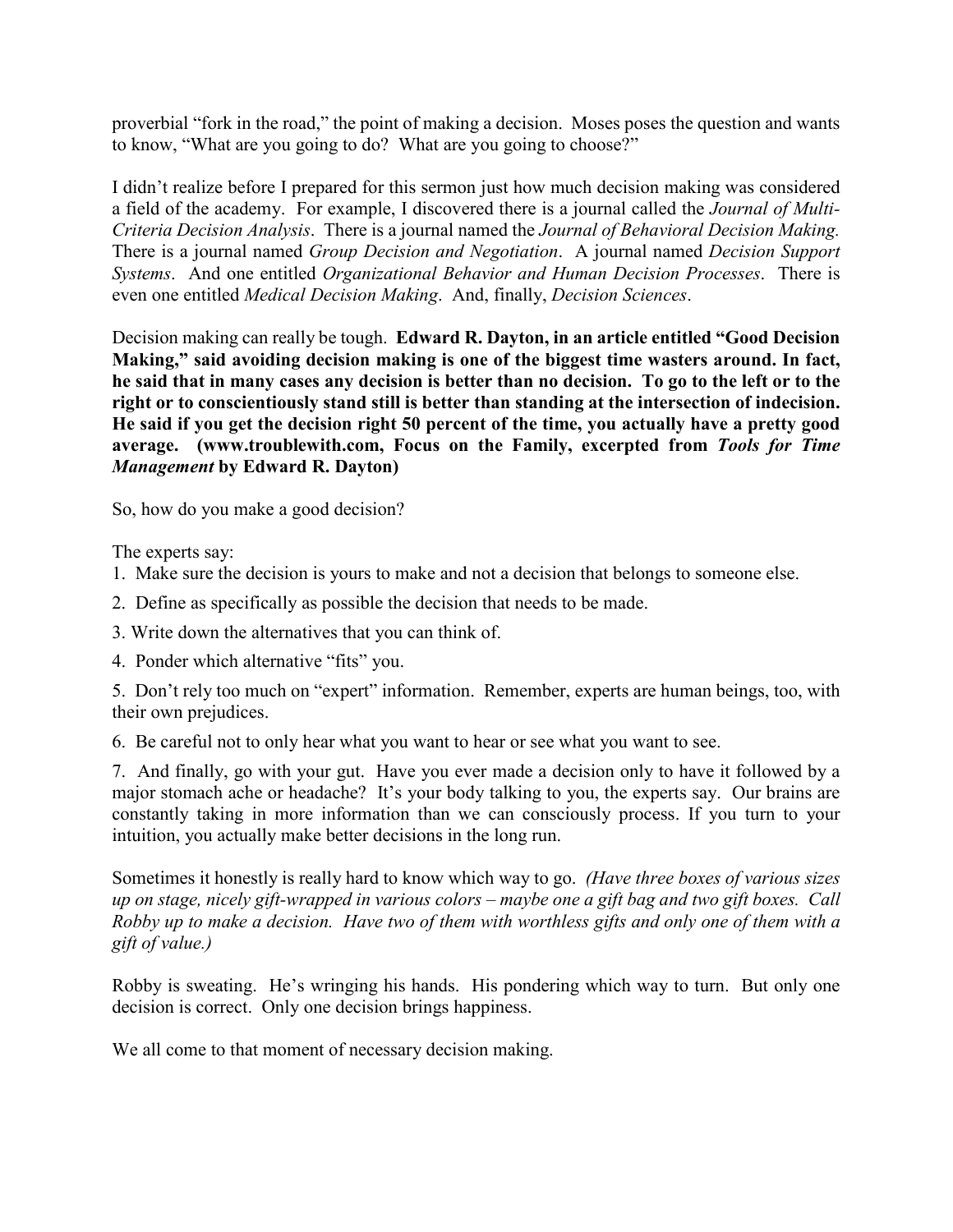The passage found in Deuteronomy 29:1 through 30:10 presents us with a second covenant. In the first four chapters of Deuteronomy, we are told of ancient Israel's difficult journey to the border of the Promised Land. In chapters 5-28 we are provided with a fresh statement of God's law, including God's Ten Commandments and statutes. As the Israelites bound themselves at Mount Sinai to keep the commandments, the generation now standing on the border of the Promised Land is asked to recommit itself to live in the soon-to-be-taken land in a way that promotes God's blessing.

Unfortunately, however, the passage we didn't read in chapter 30 (verses 1-10) anticipates a future time when ancient Israel's disobedience will have brought on the curse of the covenant, resulting in the scattering of God's people among foreign nations. The central hope of these verses, however, is found in Israel's returning to God and obeying God's commandment, thus being restored to prosper in the Promised Land.

Having set forth the catastrophe of covenant disobedience and the blessing of keeping God's commandments before the people, using the terms of judgment and exile, Moses now, in verse 11 to the end of this chapter, comes back to the present and calls upon Israel to choose obedience, to choose a blessing rather than a curse. To choose life.

## **I. The clarity of the covenant (30:11-14).**

Moses wanted the people to understand, having just laid out the commandments and statutes of God in chapters 5-28, that knowing what God requires is not a difficult task. He sounded much like **Mark Twain who once said, "Most people are bothered by those passages of scripture they do not understand, but the passages that bother me the most are those I do understand." (Barbara Schmidt, ed., "Mark Twain Quotations," quoted in www.positiveatheism.org/hist/quotes/twain.htm)**

We may find God's commandments challenging, but let us not hide under any sense of uncertainty in regard to what God expects from His people. We, too, understand what God requires of us as the Israelites understood what God required of them. Disobedience is at the heart of our problem, not a lack of understanding.

He begins in verse 11, "for this commandment." Moses uses the word "commandment" in a way that represents the entire covenant, all of God's commandments and expectations. He uses that word in the book of Deuteronomy to represent the whole of God's requirements in many different places – chapter 4, 5, 7, 8, 11, 13, 15, 26, 28, and here in chapter 30. Unlike the removed pagan deities who are not intimate with their worshipers, God is close. God is near and has made His expectations clear. The Hebrew text in verse 11 literally reads this way: For this commandment which I command you today is not "too wonderful." Moses was saying that God's commandments are not beyond your reach, not beyond your ability to comprehend.

You know what God wants you to do.

Even as God is near, so are His commandments. God has not shrouded or hidden His covenant from ancient Israel in some heavenly place of safekeeping. The transcendent glory of the heavens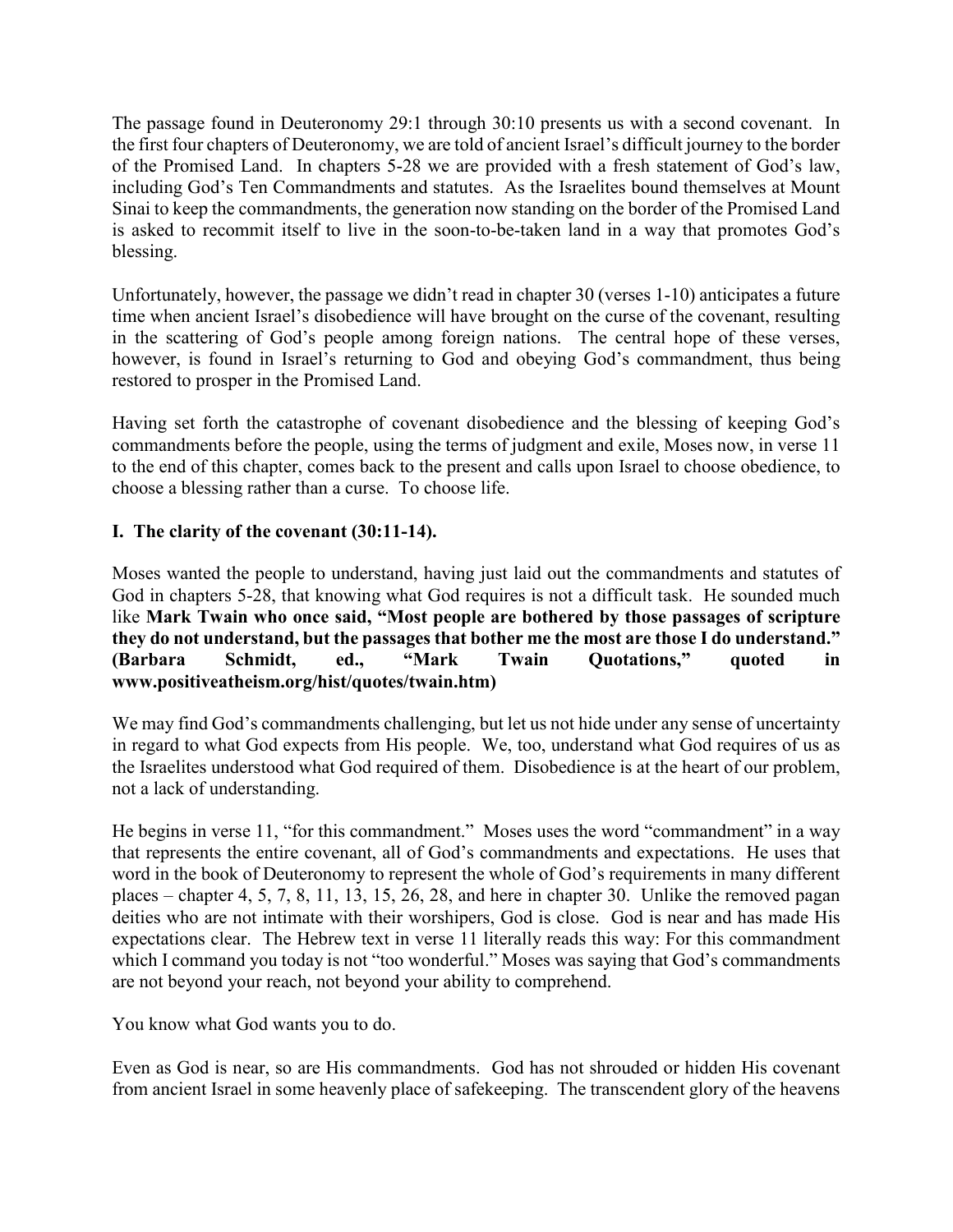does not camouflage the covenant. Look at verse 12. We don't have to ascend to heaven to retrieve God's word. Rather, God has already brought His commandments down to us.

I am often perplexed by folks who are looking for hidden codes or secrets in scripture. There is nothing hidden about what God wants or expects of His people. It's right here. The commandments are clear. You don't have to unscramble or decode the Ten Commandments or the statutes of God. You don't have to fly up into the heavens to find them. God has put them before His people. Not only do you not have to ascend to the heavens, you don't have to go to the depths of the sea (v. 13). The commandments are not in the sea. Rather, His word is near.

Look at verse 14. "...[A]lready in your mouth and in your heart that you may observe it." You know right from wrong. You know what God expects. You've already put it into the memory of the heart. You have pronounced the words of God's commandments with your lips. They are here.

By saying the covenant was both in their mouths and in their hearts, Moses was reflecting back to the Shema. "The words...shall be on your heart, and you shall teach them diligently to your sons and shall talk of them when you sit in your house and when you walk by the way, when you lie down and when you rise up" (6:6-7).

## **II. Choose life (30:15-20)**

Having proclaimed the clarity of the covenant in verses 11-14, in verses 15-20 Moses calls upon them to choose life. Look at verse 15. "I set before you today the two choices, life and prosperity or death and adversity. If you choose, if you decide to go down the road of obedience to God's commandments, that decision will lead to life and prosperity. If you choose to disobey God's commandments, it will lead to death and adversity."

I have often thought that life – I know there are some uncontrollables – but life is, in many ways, the sum total of a series of a lifetime of decisions.

If life is a series of the sum total of our decisions, then God's word, the Bible, is a collection of people poised at the point of decision. The choice presented here is reflective of that already given to the first generation of ancient Israelites at Sinai (Exodus 19:5-8; see also Joshua 24:14-18; 1 Samuel 12:19-25; 1 Kings 18:21, 39; Matthew 16:24; Mark 8:34; Luke 18:22). Should the Israelites choose to keep the commandments of God, they are in essence choosing life. They are choosing to live life fully and to multiply in the land that God has given to them.

The often repeated choice between life and death is presented to individuals in the Book of Proverbs. Here, however, the question is posed to a whole people, to the whole community. Nonetheless, the nation's choice would be a tapestry woven by the choices of individual Israelites. In fact, Moses actually uses the second person singular form of the pronoun "you" in verses 15- 20.

God never requires robotic obedience from his people. It's an amazing thing that God made us with the power to decide, to choose to go against Him. God doesn't want us to obey Him simply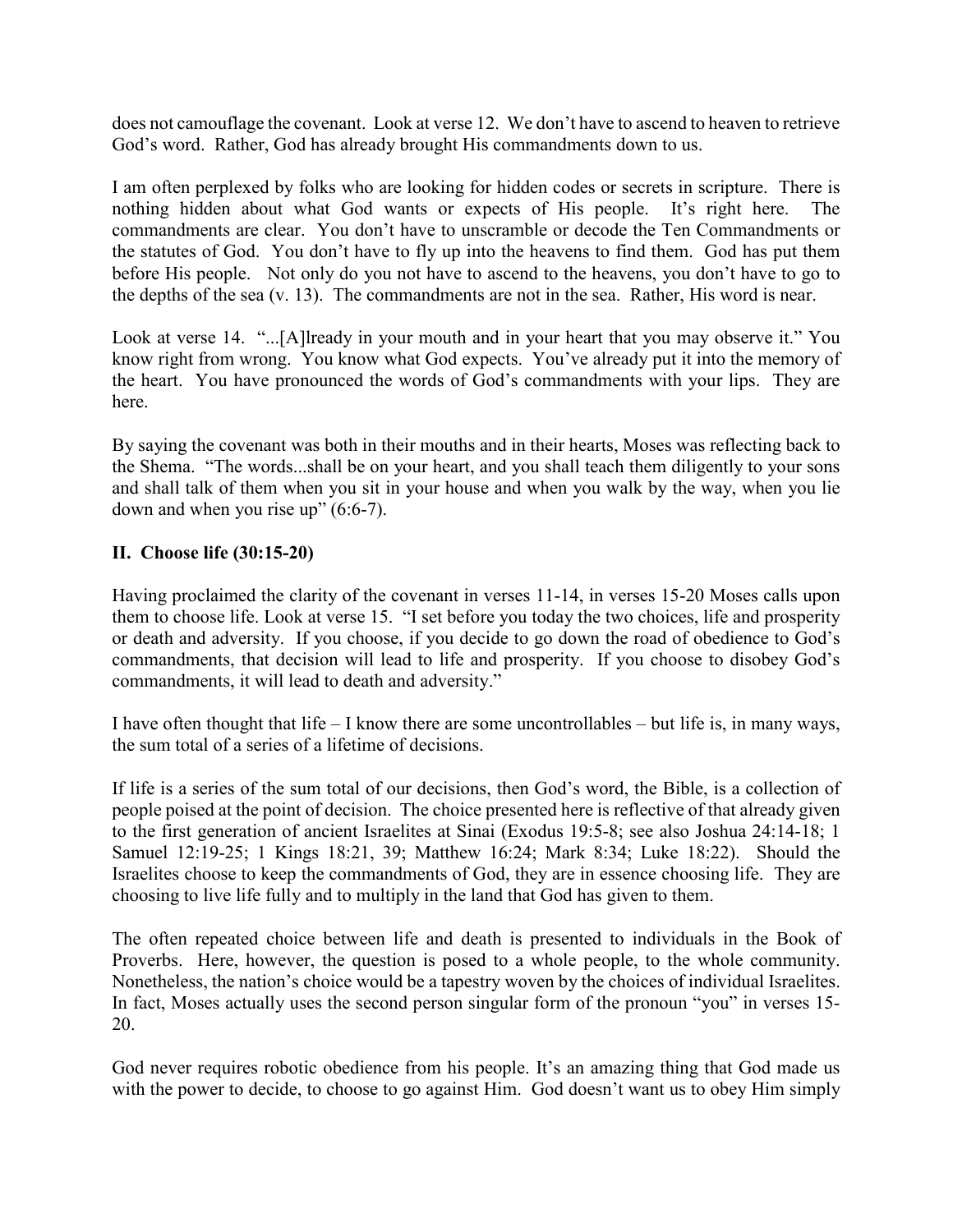out of fear or primarily out of a sense of obligation. His desired motivation for our obedience is love. If we love the Lord, then obedience will follow.

Look at verse 16.

I command you today to love the Lord your God, to walk in His ways, and to keep His commandments and statutes and His judgments.

Moses places love for God and obedience side by side. Look at verse 20. "By loving the Lord your God, by obeying His voice, by holding fast to Him...."

A heart turned toward God is a heart that longs to please the Lord. Should the Israelites grow cold in their hearts toward God and be enticed by other gods, the results would be disastrous. Instead of the blessing, they will receive a curse. Instead of thriving, they will perish. Moses implored the people to love God, to choose life.

You've made a lot of important decisions. "Who will be my wife?" "Who will be my husband?" "What job, what career will I seek after?" "What city am I going to live in?" "Which house am I going to buy?"

Of all the decisions you have ever made in life, you have never made a decision more important than the one Moses is asking you to make today. We're called upon by this passage to choose between life and death, between loving God and ignoring God. Between blessing and curse.

The Bible is, indeed, a collection of stories about whether the characters chose obedience or chose disobedience, chose to accept God or reject God. Adam, for example, fully understood God's prohibition about eating fruit from a particular tree in the garden. Adam, nonetheless, ate the forbidden fruit. Adam chose death. Adam chose disobedience.

From this fist human character forward, we have a record of choices. Noah, unlike Adam who was disobedient, heeded God's seemingly outlandish command to construct a big boat. Genesis 6:22 says, "Thus Noah did; according to all God had commanded him, so he did." When the Lord told Abraham to "Go forth from your country," he obeyed (Genesis 12:-4). Saul, the first king of ancient Israel, disobeyed God by sparing Agag, the king of the Amalekites, and the best of the sheep and the oxen. God rejected him, saying, "I regret that I have made Saul king, for he has turned back from following Me, and has not carried out My commands" (1 Samuel 15:11).

When the biblical characters choose to be obedient to God, they receive a blessing. Likewise, on the contrary, when they choose disobedience, the characters in this tapestry of stories experience a tragic end.

The New Testament is the same way. We find characters at the moment of decision. The rich young ruler hears the command of Jesus, "Go and sell all you possess, and give to the poor, and you shall have treasure in heaven, and come and follow Me." He, nonetheless, chooses to go his own way, and hanging his head low, walks away – rejecting Jesus, rejecting obedience.